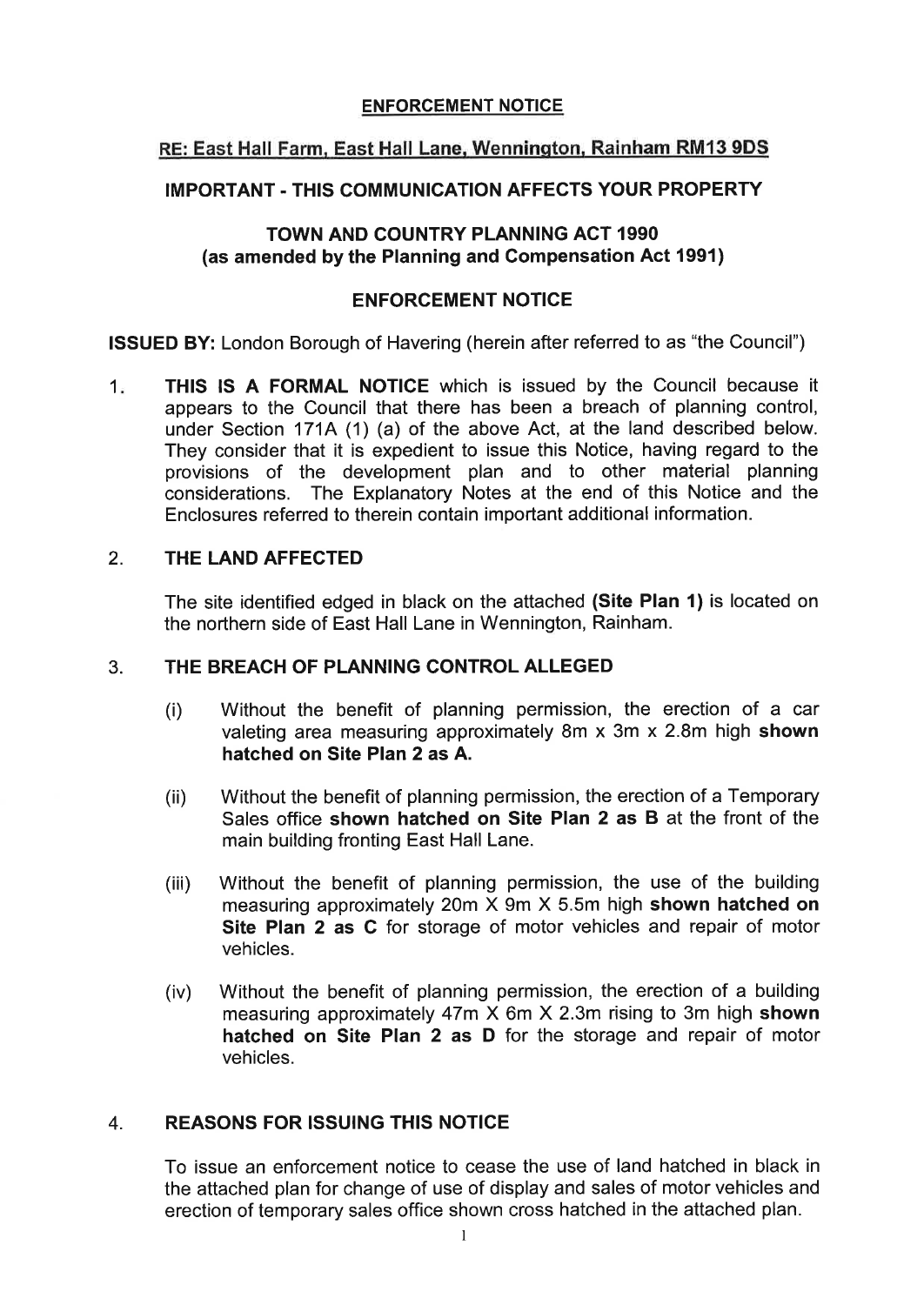### Reasons

To issue an enforcement notice to cease the use of land edged in black in the attached Site Plan 2 for the use, display, storage, sales of motor vehicles, valeting of motor vehicles including repairs of motor vehicles and to remove sales office, car valeting building A, motor vehicle repair workshops C and D shown hatched on the attached Site plan 2.

- (1) It appears to the Council that the above breaches of planning control have occurred within the last TEN years in relation to the display, storage, valeting and repairing of motor vehicles including sale of motor vehicles and within 4 years in relation to the erection of the car valeting building, temporary Sales office and buildings for car repairs / storage and that steps should be taken to remedy the breaches in accordance with the purposes stipulated in Section 173 (4) (a) of the above Act.
- (2) The material change of use and erection of a sales office building, a car valeting building, and building for car repairs is development that is detrimental to the openness of the Green Belt and conflicts with the purposes of including land in the Green Belt. The proposal constitutes inappropriate Green Belt development, and in the absence of very special circumstances that clearly outweigh the harm to the Green Belt, by reason of inappropriateness, and other identified harms, the proposal is considered to be contrary to the guidance contained in the National Planning Policy Framework.
- (3) The proposed use, by reason of the proposed hours of operation, noise and nuisance resulting, would be detrimental to the amenities of the occupiers of nearby residential properties contrary to policies DC52, DC55, DC56 and DC61 of the Core Strategy and Development Control Policies DPD.
- (4)The proposed use, by reason of the number of vehicle movements associated, would put added strain on local infrastructure and adversely impact on the safety of road users. The development is not consistent with the Council's road hierarchy and is considered contrary to the principles of policy DC32 of the Core Strategy and Development Control Policies DPD.

The development is therefore considered to be contrary to the following Local Development Framework ("LDF") Policies listed in the reasons for refusal in the planning application ref: P0483.17 and has a harmful impact on the Green Belt.

**LDF** 

CP03 - Employment

- CPlO Sustainable Transport
- CP14 Green Belt
- CP15 Environmental Management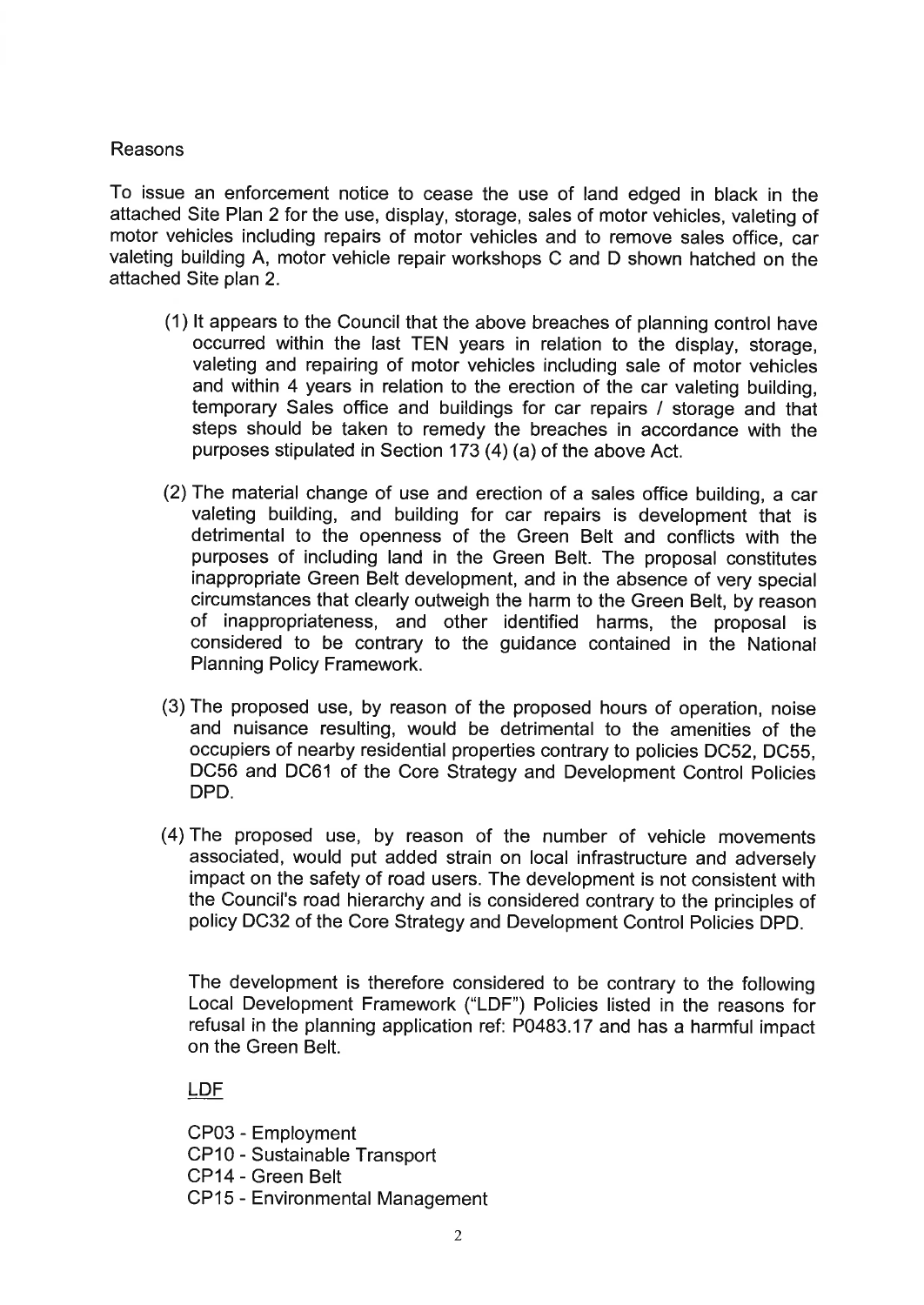## 6 TIME FOR COMPLIANCE

# THREE MONTHS after the date when this Notice takes effect

# 7. WHEN THIS NOTICE TAKES EFFECT

This Notice will take effect on  $20<sup>th</sup>$  June 2018, unless an appeal is made against it beforehand

Dated:  $9<sup>th</sup>$  May 2018

Signed: David Colinil

David Colwill Team Leader, Planning Enforcement and Appeals on behalf of London Borough of Havering 5<sup>th</sup> Floor, Mercury House, Mercury Gardens, Romford RM1 3SL

Nominated Officer: Onkar Bhogal Telephone Number: 01708 431587 Email: 0nkar.bhogal@havering.g0v.uk

# YOUR RIGHT OF APPEAL

You can appeal against this Enforcement Notice to the Secretary of State before 20<sup>th</sup> June 2018. Further details are given in the attached explanatory note.

### WHAT HAPPENS IF YOU DO NOT APPEAL

If you do not appeal against this Enforcement Notice, it will take effect on  $20<sup>th</sup>$  June 2018 and you must then ensure that the required steps for complying with it, for which you may be held responsible, are taken within the period specified in the Notice.

FAILURE TO COMPLY WITH AN ENFORCEMENT NOTICE WHICH HAS TAKEN EFFECT CAN RESULT IN PROSECUTION ANDIOR REMEDIAL ACTION BY THE COUNCIL.

# EXPLANATORY NOTES

### STATUTORY PROVISIONS

A summary of Sections 171A, 171B and 172 to 177 of the Town and Country Planning Act 1990 (as amended) is enclosed with this Notice.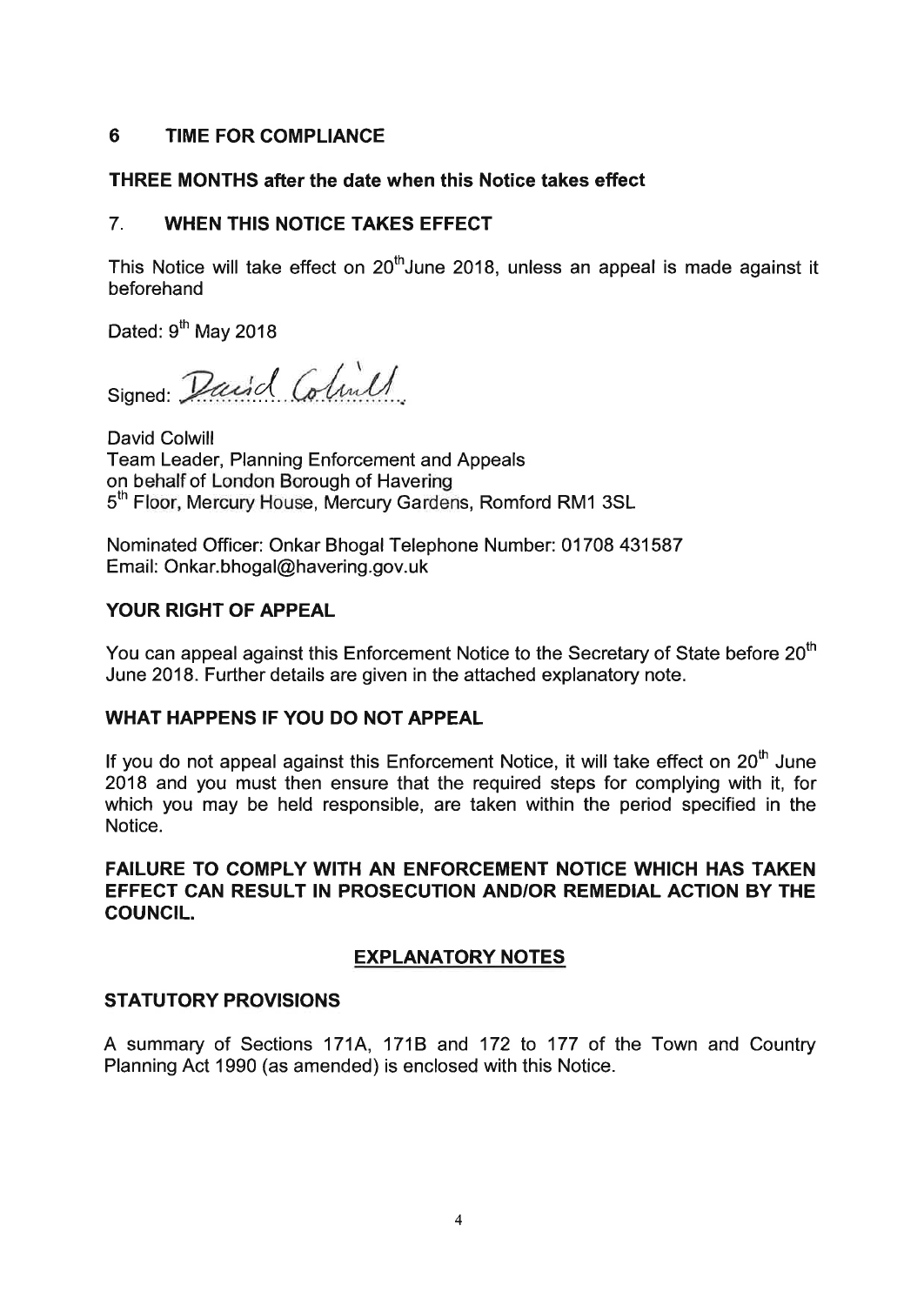CP17 - Design DC32 - The Road Network DC33 - Car Parking DC45 - Appropriate Development in the Green Belt DC48 - Flood Risk DC51 - Water Supply, Drainage and Quality DC55 - Noise DC56 - Light DC61 - Urban Design **OTHER** LONDON PLAN - 4.4 - Managing industrial land and premises LONDON PLAN - 5.12 - Flood risk management LONDON PLAN - 5.13 - Sustainable drainage LONDON PLAN - 6.13 - Parking LONDON PLAN - 7.14 - Improving air quality LONDON PLAN - 7.15 - Reducing noise and enhancing soundscapes LONDON PLAN - 7.16 - Green Belt LONDON PLAN - 7.4 - Local character LONDON PLAN - 8.3 - Community infrastructure Levy NPPF - National Planning Policy Framework

The Council does not consider that planning permission should be granted because conditions attached to any consent would not overcome these problems.

# 5. **WHAT YOU ARE REQUIRED TO DO**

The Enforcement Notice requires you to **within THREE MONTHS** of the date when this Notice takes effect to have:

- 1. Ceased use of the land shown edged in black on the attached plan site plan 2 for the storage, display and sale of motor vehicles, valeting and repairing of motor vehicles; and
- 2. Removed the car valeting building shown as A hatched in the attached site plan 2; and
- 3. Removed the Sales Office used in connection with car sales and other activities shown as B hatched in the attached site plan 2; and
- 4. Removed from the land all motor vehicles, temporary structures and any other plant machinery and equipment associated with the unlawful use; and
- 5. Ceased the use of storage of motor vehicles from building shown hatched as C in the attached Site Plan 2; and
- 6. Removed the building used for motor vehicle repairs workshop shown hatched as D in the attached Site Plan 2; and
- 7. Removed all building materials, rubble and debris associated with taking steps l, 2, 3, 4, 5 and 6 above and return the land back to the condition before the unauthorised uses started.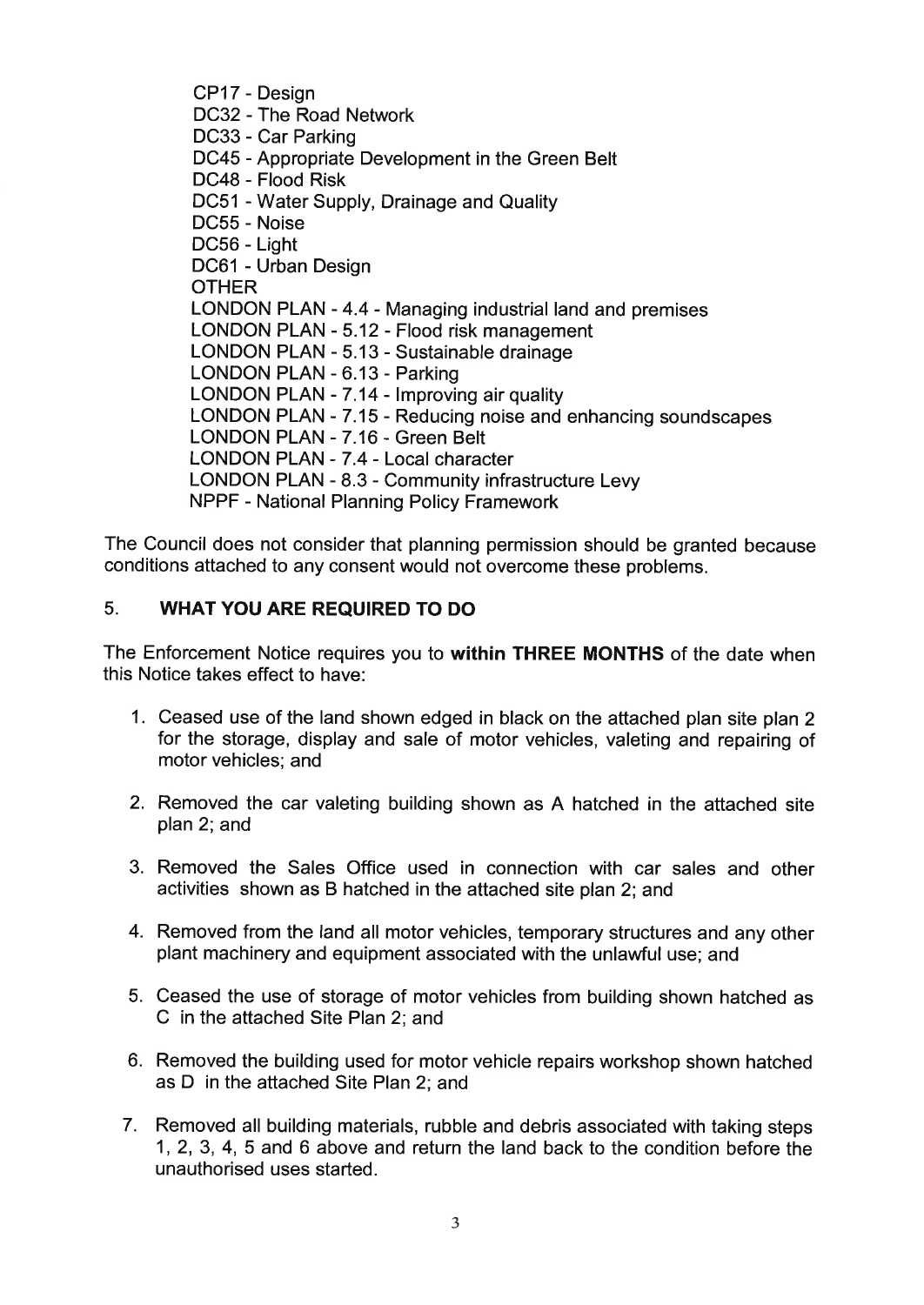# **YOUR RIGHT OF APPEAL**

You can appeal against this Notice, but any appeal must be in writing and received, or posted (with the postage paid and properly addressed) in time to be received in the ordinary course of the post, by the Secretary of State before  $20^{th}$  June 2018

If you intend to appeal against this Notice you should follow the instructions given on the information sheet from the Planning Inspectorate which accompanies this Notice.

#### **GROUNDS OF APPEAL**

The grounds of appeal are set out in Section 174 of the Town and Country Planning Act 1990 (as amended) you may appeal on one or more of the following grounds:-

- (a) that, in respect of any breach of planning control which may be constituted by the matters stated in the Notice, planning permission ought to be granted, as the case may be, the condition or limitation concerned ought to be discharged;
- (b) that those matters have not occurred;<br>(c) that those matters (if they occurred
- that those matters (if they occurred) do not constitute a breach of planning control;
- (d) that, at the date when the notice was issued, no enforcement action could be taken in respect of any breach of planning control which may be constituted by those matters;
- (e) that copies of the Enforcement Notice were not served as required by section 172;
- (f) that steps required by the notice to be taken, or the activities required by the notice to cease, exceed what is necessary to remedy any breach of planning control which may be constituted by those matters or, as the case may be, to remedy any injury to amenity which has been caused by any such breach;
- (g) that any period specified in the notice in accordance with section 173(9) falls short of what should reasonably be allowed.

Not all these grounds may be relevant to you.

### **PLANNING APPLICATION FEE**

Should you wish to appeal on ground (a) - that planning permission should be granted for the unauthorised development - then a fee of **f 924** is payable to the Council. If the fees are not paid then that ground of appeal will not be valid.

### **STATEMENT ON GROUNDS OF APPEAL**

You must submit to the Secretary of State, either when giving notice of appeal or within 14 days from the date on which the Secretary of State sends you a notice so requiring, a statement in writing specifying the grounds on which you are appealing against the Enforcement Notice and stating briefly the facts on which you propose to rely in support of each of those grounds.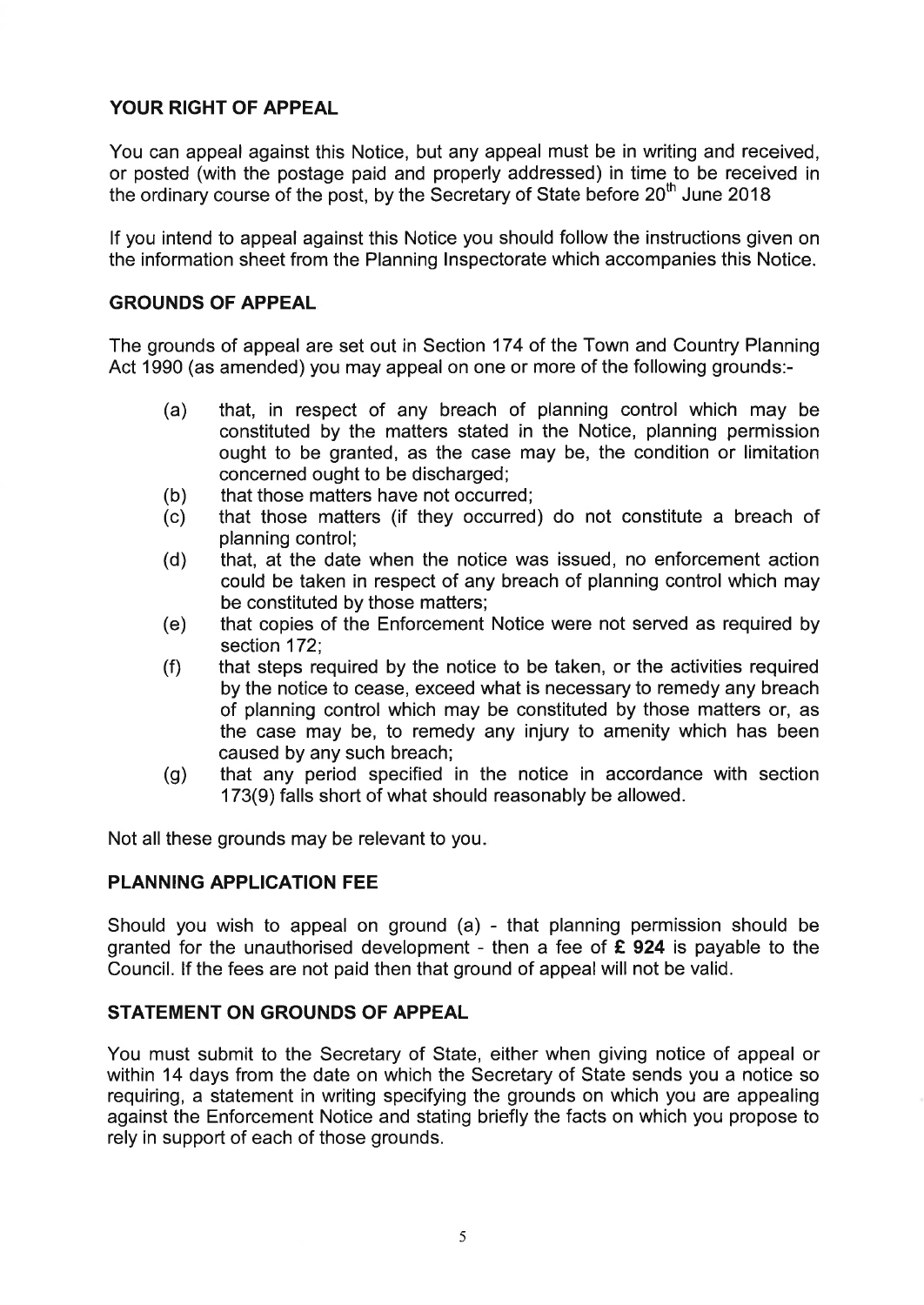#### **RECIPIENTS OF THE ENFORCEMENT NOTICE**

The names and addresses of all the persons on whom the Enforcement Notice has been served are:

The Company Secretary Binning Property Corporation Ltd (Co. reg. No. 10087427) 38 High Road South Woodford, London E18 2QL

Manjinder Singh Binning **Director** 38 High Road South Woodford London E18 2QL

Mandeep Singh Binning 840a-842a High Road Leyton London E10 6AE

The Manager / Occupiers Auto Channel Car Sales East Hall Farm East Hall Lane, Wennington Rainham RM13 9DS

The Owners East Hall Farm East Hall Lane Wennington Rainham RM13 9DS

The Occupiers East Hall Farm East Hall Lane Wennington Rainham RM13 9DS

The Company Secretary Concrete Singh Ltd Co. Reg. 09259174 East Hall Farm East Hall Lane Wennington Rainham RM13 9DS

The Company Secretary Concrete Singh Ltd Co. Reg. 092591 74 38 High Road South Woodford, London E18 2QL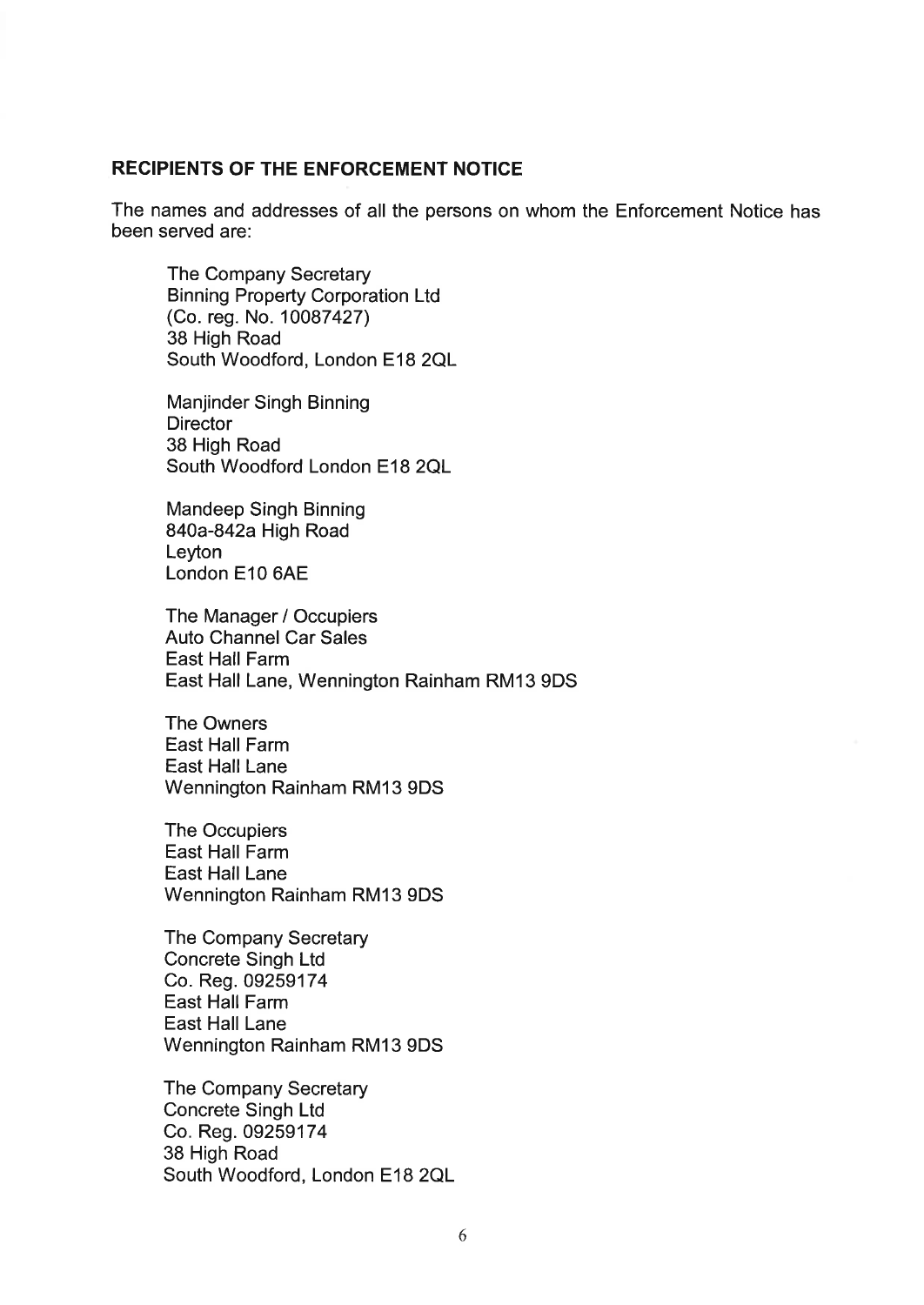Manjinder Singh Binning Mandeep Singh Binning East Hall Farm East Hall Lane Wennington Rainham RM13 9DS

Rikos Ltd (CO Reg. No. 04602657) 91 Vicarage Road London E10 5EQ

Manjinder Singh Binning 2 Mordon Road, llford IG3 8QR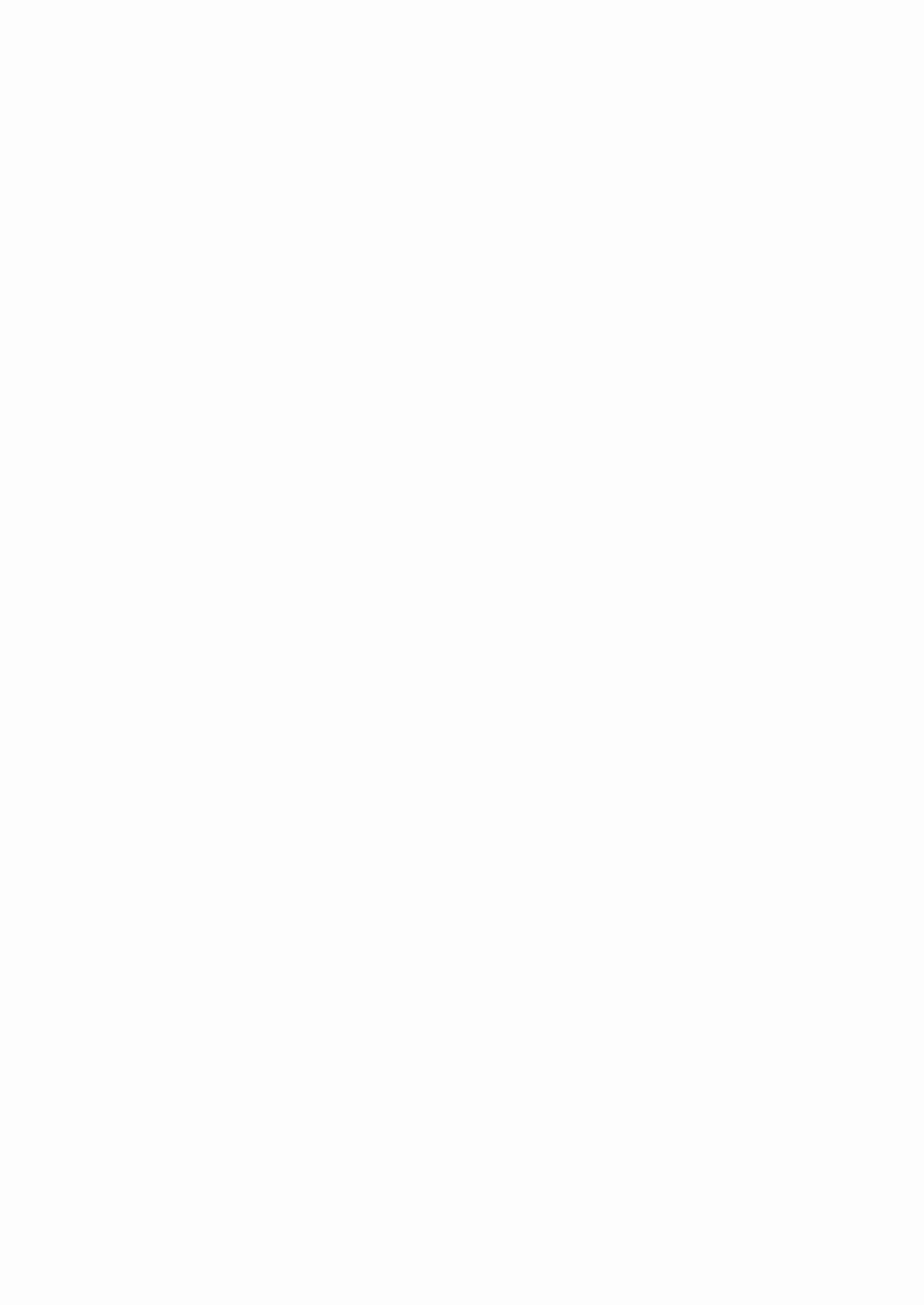